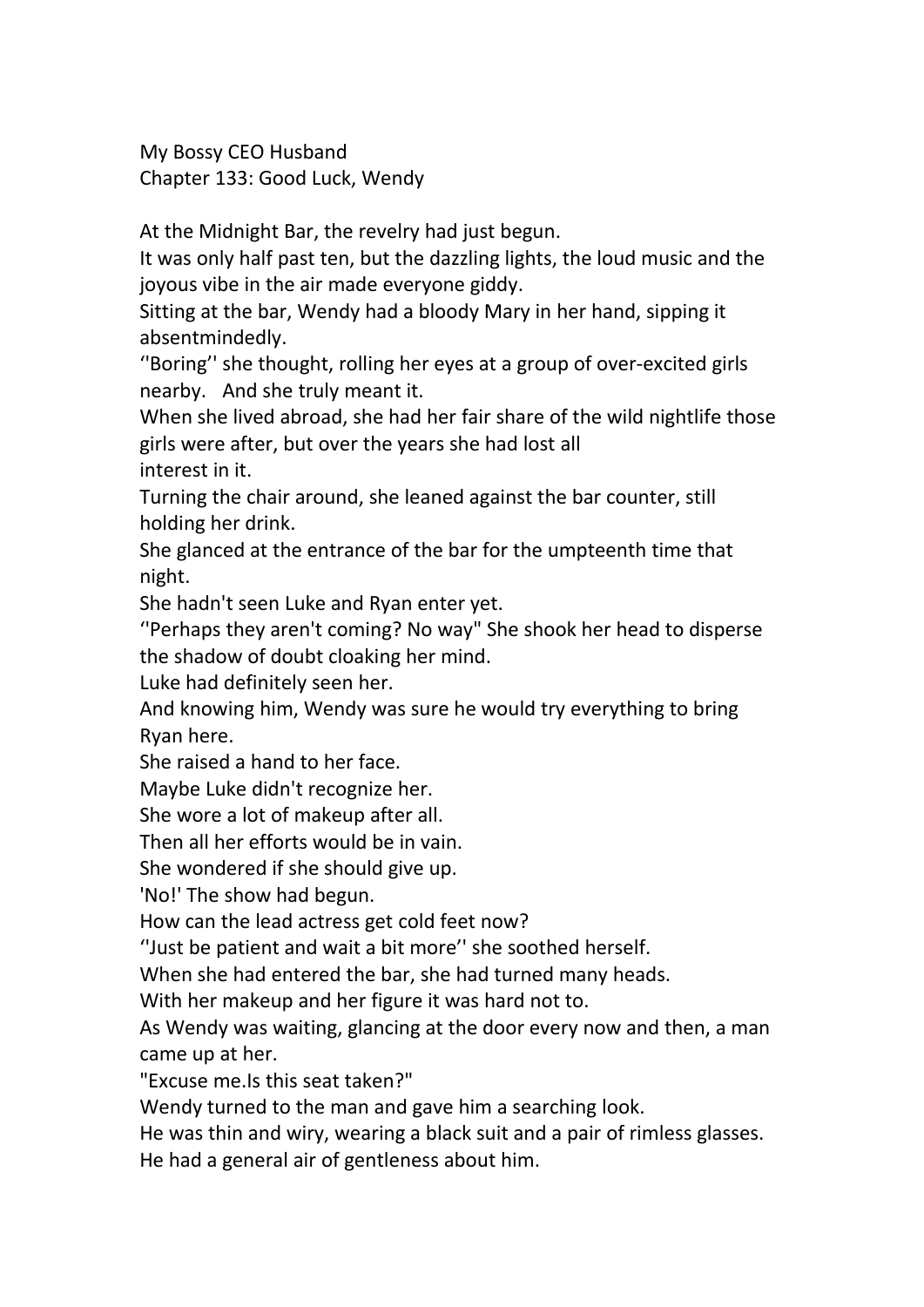But she couldn't help comparing him to Ryan.

This man's body couldn't live up to Ryan's.

And neither could his face.

Even in an expensive, elegant suit, he still didn't look as sophisticated as Ryan.

Wendy was about to ask the man to leave when she noticed something on his hand.

As he brought the glass of wine to his lips, she saw a pretty obvious indentation made by a wedding ring.

'So," she thought, "he is one of those bastards that remove their ring to pick up girls.Huh! He had definitely chosen the wrong girl

tonight.Wendy was in a really bad mood, and like every other time she was like that, she couldn't help but make anyone who

bothered her pay dearly.

"No, it's not," Wendy answered, winking at him.

A simple lustful look his way and the man looked flustered, eyeing her hungrily.

He hastily sat down next to her.

Wendy's perfume reached his nostrils and he took a deep breath closing his eyes.

He leaned on the counter, his body turned to Wendy and flashed her a smile.

"Tell me, gorgeous.What's up with you? Why are you drinking all alone?" "Oh, well." Wendy grinned at him.

"It's my husband.He is very...strict.Uptight.So, I snuck out to have some fun.When he proposed to me, he promised he would

respect me, treat me like a queen.All I had to do was stay at home and be pretty, while he was in charge of making money to

support me.But after the wedding, he changed.He won't even let me out of the house on my own.I can't even go out for a

drink.I'm so pissed at him!"

"Uh..."

It probably all sounded so familiar to him.

Perhaps that was because he had promised the very same things to his own wife, only to keep her in the house like a prisoner a few years later.

He shook his head to get rid of that annoying thought.

He leaned over and whispered at Wendy in a conspiratorial tone.

"It sucks, I know.Marriage is where love goes to die.Once you put on the ring, you sign your freedom away."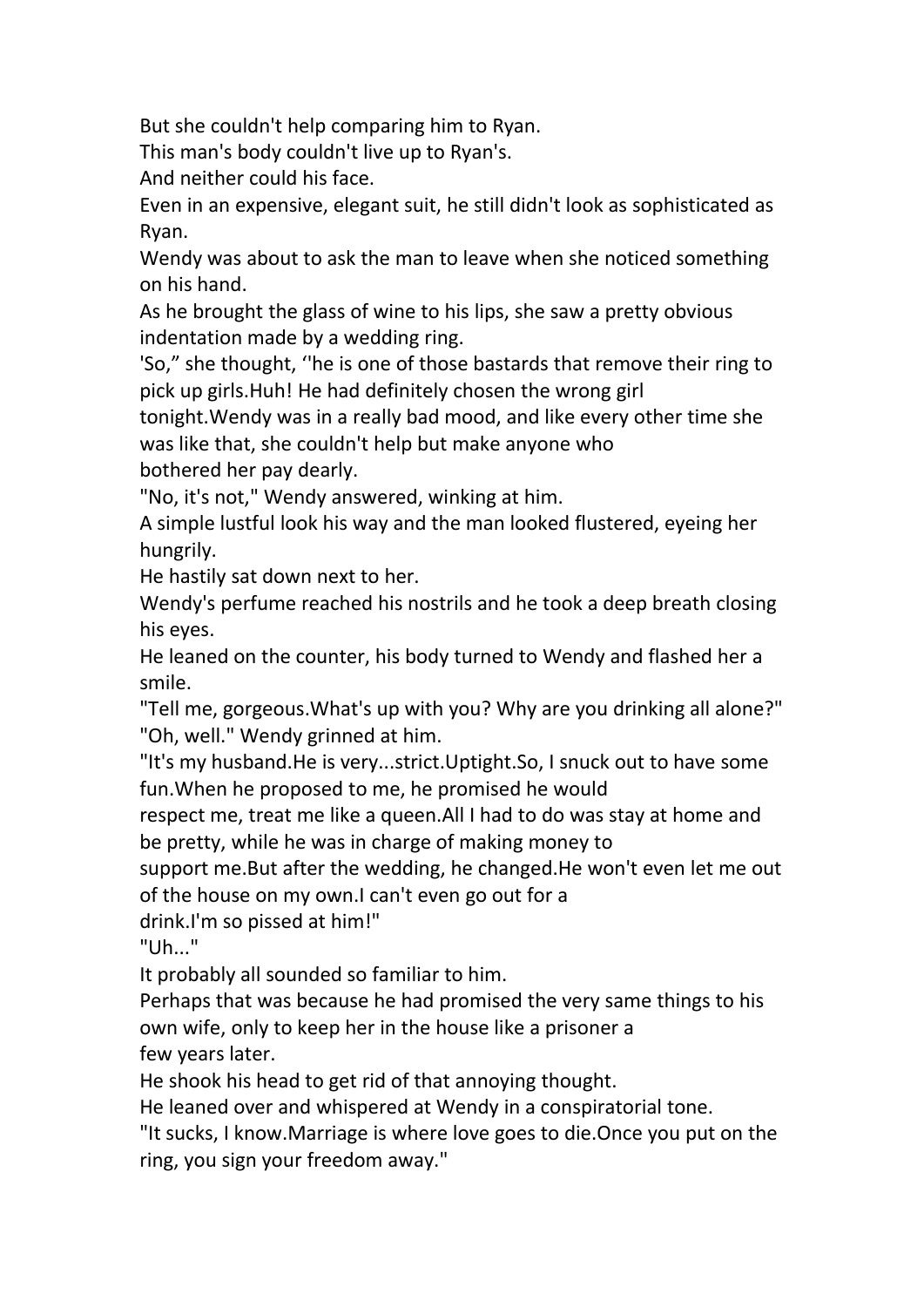Wendy squinted at him and playing with the man's tie, she asked in a low voice, "And have you signed your freedom away?"

"Of course not."

"Really?"

The man chuckled and moved closer to her, putting one arm around her waist.

He leaned closer still and whispered in her ear.

"If I am to settle for a life as a slave, I will first have to meet a queen worthy of my servitude."

As Wendy flirted with the obnoxious man, she was unaware that Ryan was sitting in a corner watching her every movement, every smile.

The air around him seemed to crackle with tension and if looks could kill, the man talking to her would have been dead minutes ago.

Luke took his brother's hand, afraid of what he might do.<br>"Ryan.Calm down, please.You are far handsomer than that man.And I know Wendy has really good taste."

His observation didn't seem to help things at all.

"Ryan, you are talking your anger on your drink.Just relax your fingers a bit.If you keep this up you're going to..."

Before he could even finish his sentence, the glass in Ryan's hand exploded.

"..crush it,"

Luke finished in a whisper.

Oh God! Luke took a couple of steps back and found a safer place in a corner, away from his brother's wrath.

He looked at Wendy and wondered, 'What the hell is wrong with you, Wendy? You're digging your own grave, I am not sure if

even God can help you now. But for the sake of our friendship, I'll say a prayer for you"

But to Luke's surprise, Ryan didn't wreak havoc in the bar.

A frosty expression on his face, he kept his anger bottled up and didn't move a muscle.

But instead of relieved, Luke felt even more scared than before.

If Ryan kept it all inside, he would inevitably explode at some point, destroying anyone in his path.<br>Or even worse, he might be planning his revenge.

And if that was true, all hell was about to break loose.

"Good luck, Wendy.You are going to need it,"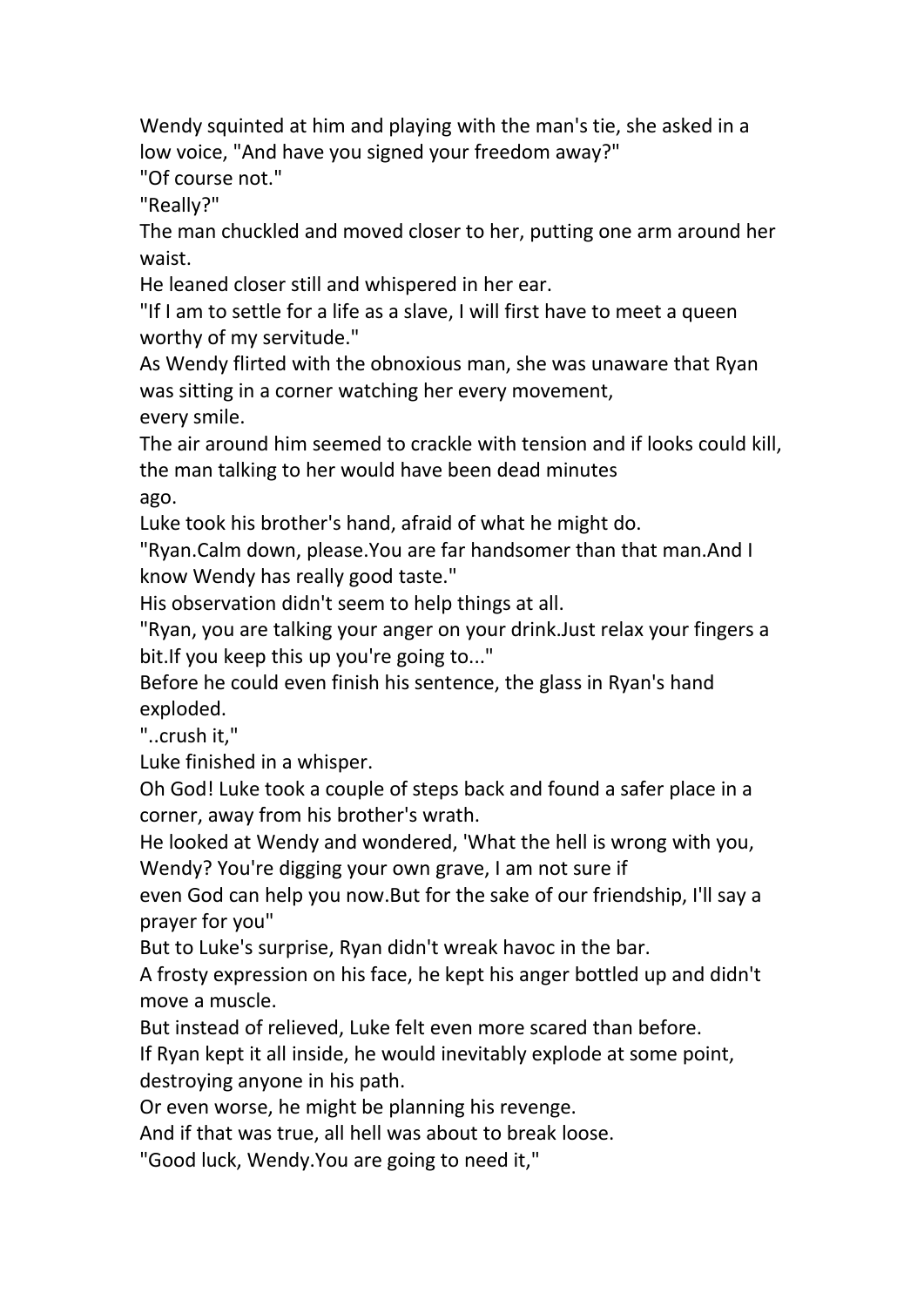Luke murmured to himself.

As Wendy finished yet another sweep of her eyes around the room, she swore in her head.

She had taken notice of every single person that had entered the bar, but Ryan and Luke didn't show.

She sighed in disappointment.

Perhaps Luke hadn't recognized her.

What now? How would she just give up? She had tried her best tonight to put Ray to sleep early as well as persuade Reese to

let her go out with this makeup.

Would she be able to do it all over again the next day? She pondered her options for a while.

And then suddenly, she came up with an idea.

She took out her phone and took a few photos of the crowd on the dance floor.

Then, she took a photo of the counter she was sitting at.

As an afterthought, she took a selfie with the man sitting next to her. A few minutes later, she created a collage with all that and posted it on her Moments.

She made sure to add the words 'Making new friends'.

Just to be on the safe side, she made the post visible to Ryan and Luke only.

She didn't want anyone else to get the wrong idea.

''Now that was genius'' she congratulated herself.

''Ryan will definitely know I am at the bar tonight.Well, that way she wouldn't have to wait here all night for him to show up.He

would see her post and he would know where she had been to.That would be enough."

After three more drinks, the man next to her said, "Wow.There goes my drink.Want to get out of here?"

Wendy had also finished her drink, so she nodded.<br>The man paid their tab and walked her out of the bar, his hand resting on her slender waist.

It was almost two a.m. and in contrast to the hustle and bustle of the bar, the city seemed eerily empty and quiet.

The street lights above were bright, illuminating Wendy's perfect face. The man by her side couldn't believe his luck.

He didn't expect he could land such a knockout today-or ever.He tightened his grip on her waist.

"Tell me, gorgeous.How would you like to see the Vienna?"